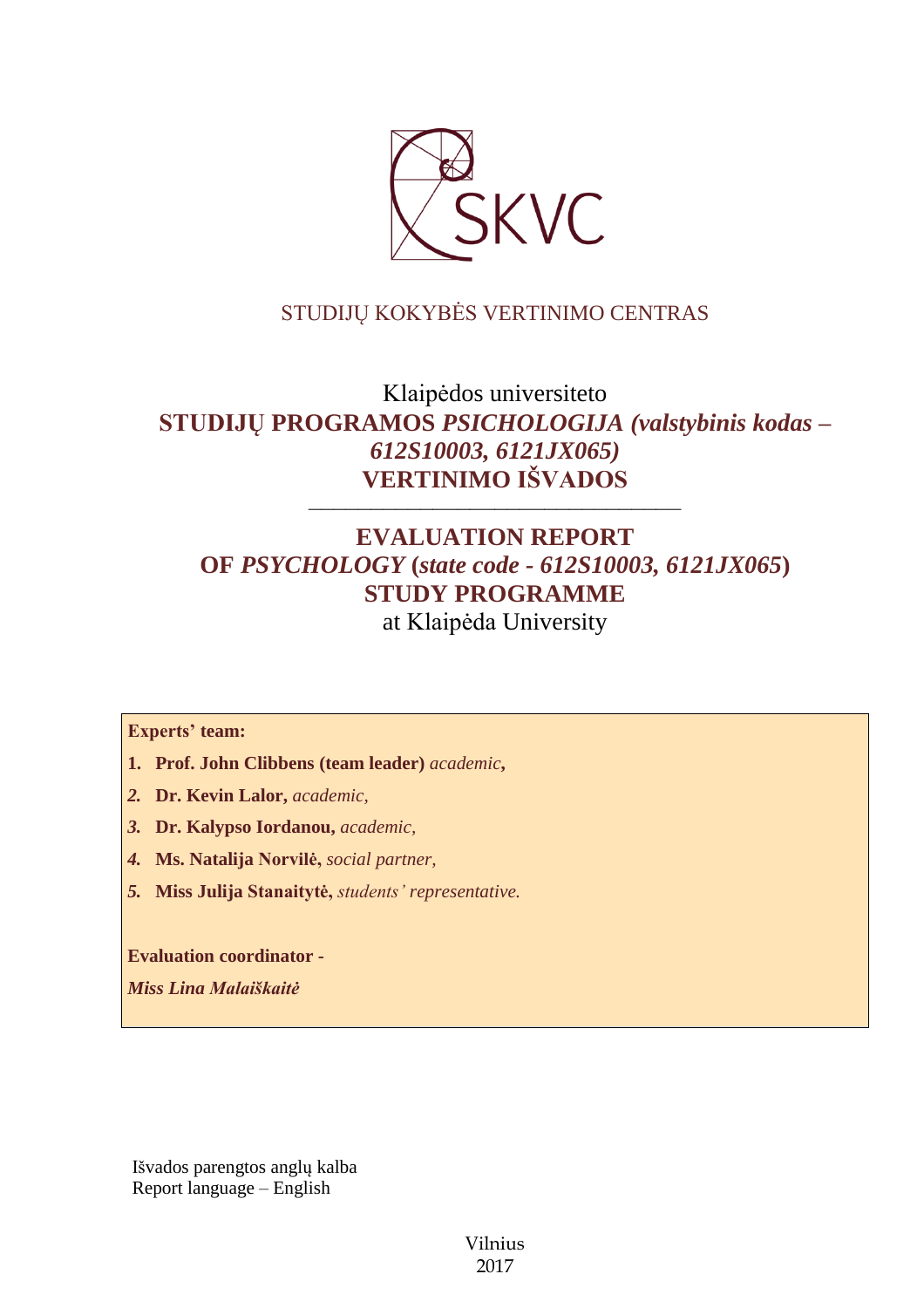| Studijų programos pavadinimas                           | Psichologija                                                    |
|---------------------------------------------------------|-----------------------------------------------------------------|
| Valstybinis kodas                                       | 612S10003 (6121JX065)*                                          |
| Studijų sritis (studijų krypčių grupė)*                 | Socialiniai mokslai (Socialiniai                                |
| Studijų kryptis                                         | Psichologija                                                    |
| Studijų programos rūšis                                 | Universitetinės studijos                                        |
| Studiju pakopa                                          | Pirmoji                                                         |
| Studijų forma (trukmė metais)                           | Nuolatinė (4), ištestinė (5,5)                                  |
| Studijų programos apimtis kreditais                     | <b>240 ECTC</b>                                                 |
| Suteikiamas laipsnis ir (ar) profesinė<br>kvalifikacija | Psichologijos bakalauras (Socialinių<br>mokslų bakalauras $)$ * |
| Studijų programos iregistravimo data                    | 2001-05-20                                                      |

# **DUOMENYS APIE ĮVERTINTĄ PROGRAMĄ**

\* skliaustuose nurodomi nauji duomenys, kurie pasikeitė nuo 2017 m. sausio 1 d. įsigaliojus Studijų krypčių ir krypčių grupių, pagal kurias vyksta studijos aukštosiose mokyklose sąrašui bei Kvalifikacinių laipsnių sąrangai.

| Title of the study programme                           | <b>Psychology</b>                   |
|--------------------------------------------------------|-------------------------------------|
| State code                                             | 612S10003 (6121JX065)*              |
| Study area (Group of study field)*                     | Social Sciences (Social Sciences)*  |
| Study field                                            | Psychology                          |
| Type of the study programme                            | University studies                  |
| Study cycle                                            | First                               |
| Study mode (length in years)                           | Full-time $(4)$ , part-time $(5.5)$ |
| Volume of the study programme in credits               | 240 ECTS                            |
| Degree and (or) professional qualifications<br>awarded | Social Sciences (Social Sciences)*  |
| Date of registration of the study programme            | $20th$ April, 2001                  |

# ––––––––––––––––––––––––––––––– **INFORMATION ON EVALUATED STUDY PROGRAMME**

\* in brackets new data provided, valid from 1 January, 2017 after List of study fields and groups of study fields Framework of qualification degrees came into force.

Studijų kokybės vertinimo centras

©

The Centre for Quality Assessment in Higher Education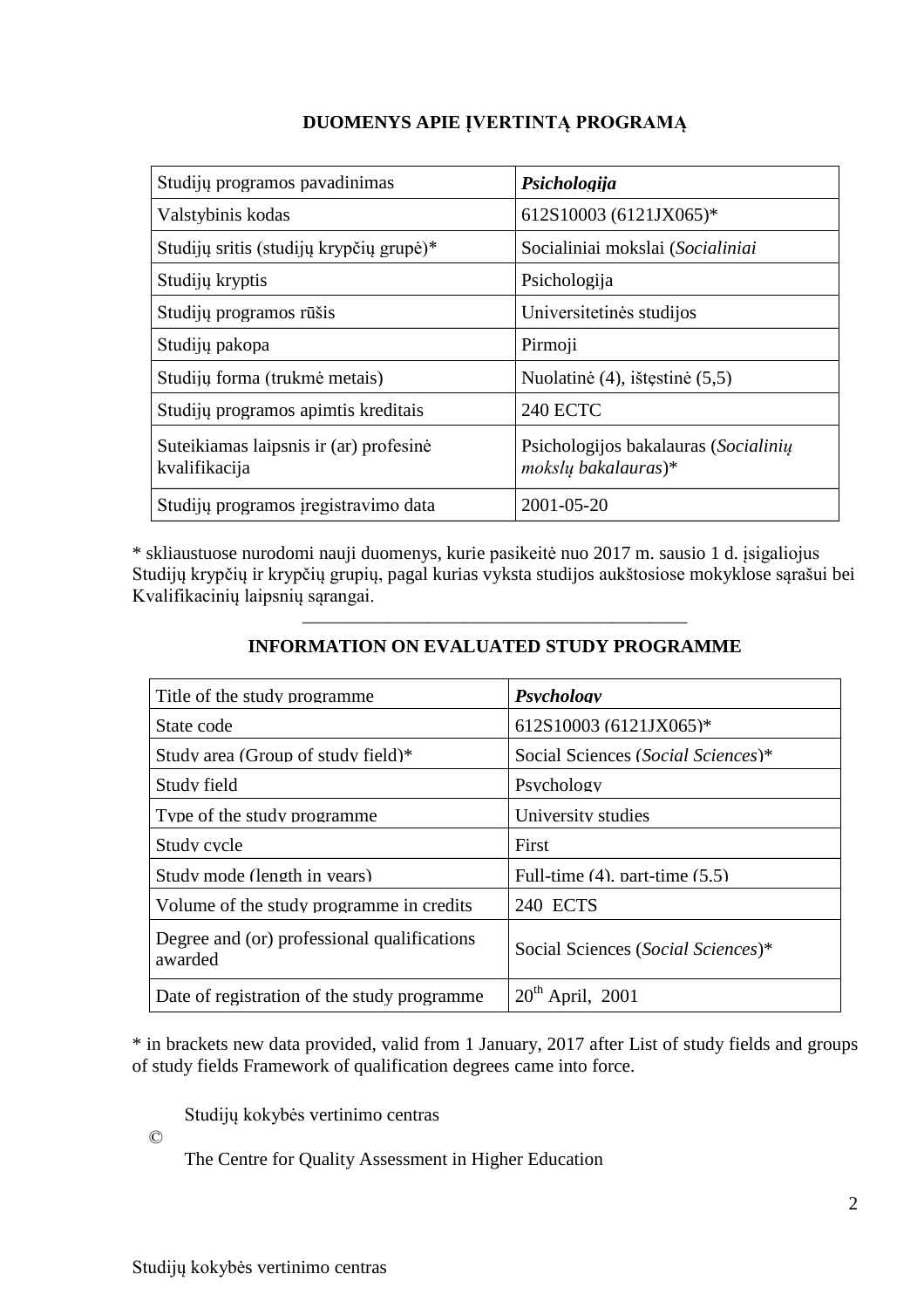# **CONTENTS**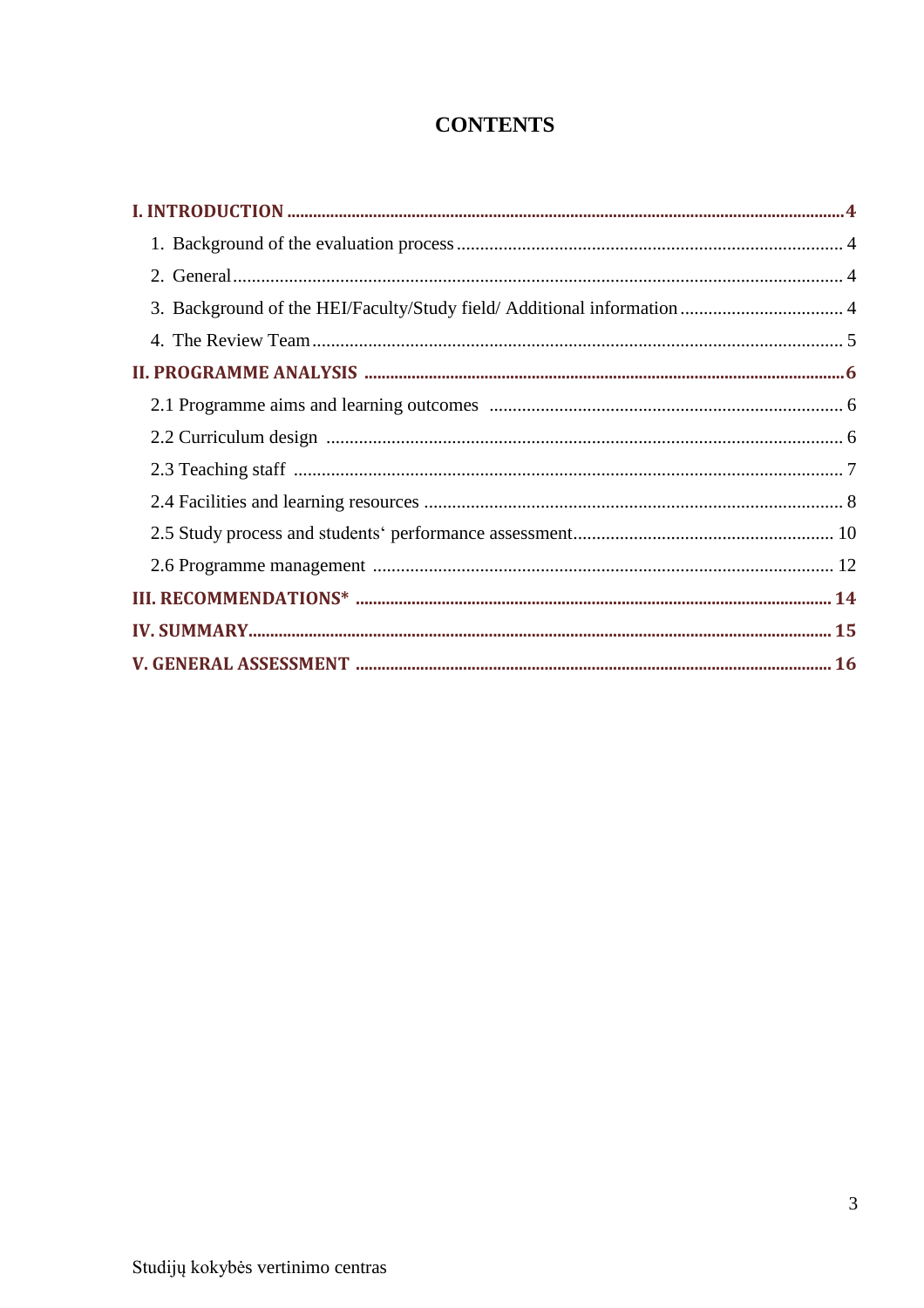### **I. INTRODUCTION**

#### *1. Background of the evaluation process*

The evaluation of on-going study programmes is based on the **Methodology for evaluation of Higher Education study programmes,** approved by Order No 1-01-162 of 20 December 2010 of the Director of the Centre for Quality Assessment in Higher Education (hereafter – SKVC).

The evaluation is intended to help higher education institutions to constantly improve their study programmes and to inform the public about the quality of studies.

The evaluation process consists of the main following stages: *1) self-evaluation and selfevaluation report prepared by Higher Education Institution (hereafter – HEI); 2) visit of the review team at the higher education institution; 3) production of the evaluation report by the review team and its publication; 4) follow-up activities.*

On the basis of external evaluation report of the study programme SKVC takes a decision to accredit study programme either for 6 years or for 3 years. If the programme evaluation is negative such a programme is not accredited.

The programme is **accredited for 6 years** if all evaluation areas are evaluated as "very good" (4 points) or "good" (3 points).

The programme is **accredited for 3 years** if none of the areas was evaluated as "unsatisfactory" (1 point) and at least one evaluation area was evaluated as "satisfactory" (2 points).

The programme **is not accredited** if at least one of evaluation areas was evaluated as "unsatisfactory" (1 point).

#### *2. General*

The Application documentation submitted by the HEI follows the outline recommended by the SKVC. Along with the self-evaluation report and annexes, the following additional documents have been provided by the HEI before, during and/or after the site-visit:

| No. | Name of the document                                                                           |  |
|-----|------------------------------------------------------------------------------------------------|--|
| 1.  | Additional information on staff h-index scores, impact factor, publications and<br>conferences |  |
| 2.  | Regulations of study programme committee                                                       |  |

#### *3. Background of the HEI/Faculty/Study field/ Additional information*

Klaipėda University (hereinafter: KU), founded in 1991, is the scientific and cultural centre of the region of Western Lithuania with the population of around 470,000. The University is governed by the Council and the Senate. The University activity is organised by the Rector, Vice-Rectors, and the Rectorate. The University consists of four faculties (those of the Humanities and Education Sciences, of Marine Engineering and Natural Sciences, of Social Sciences, and of Health Sciences), two institutes (of Continuous Studies and of Baltic Region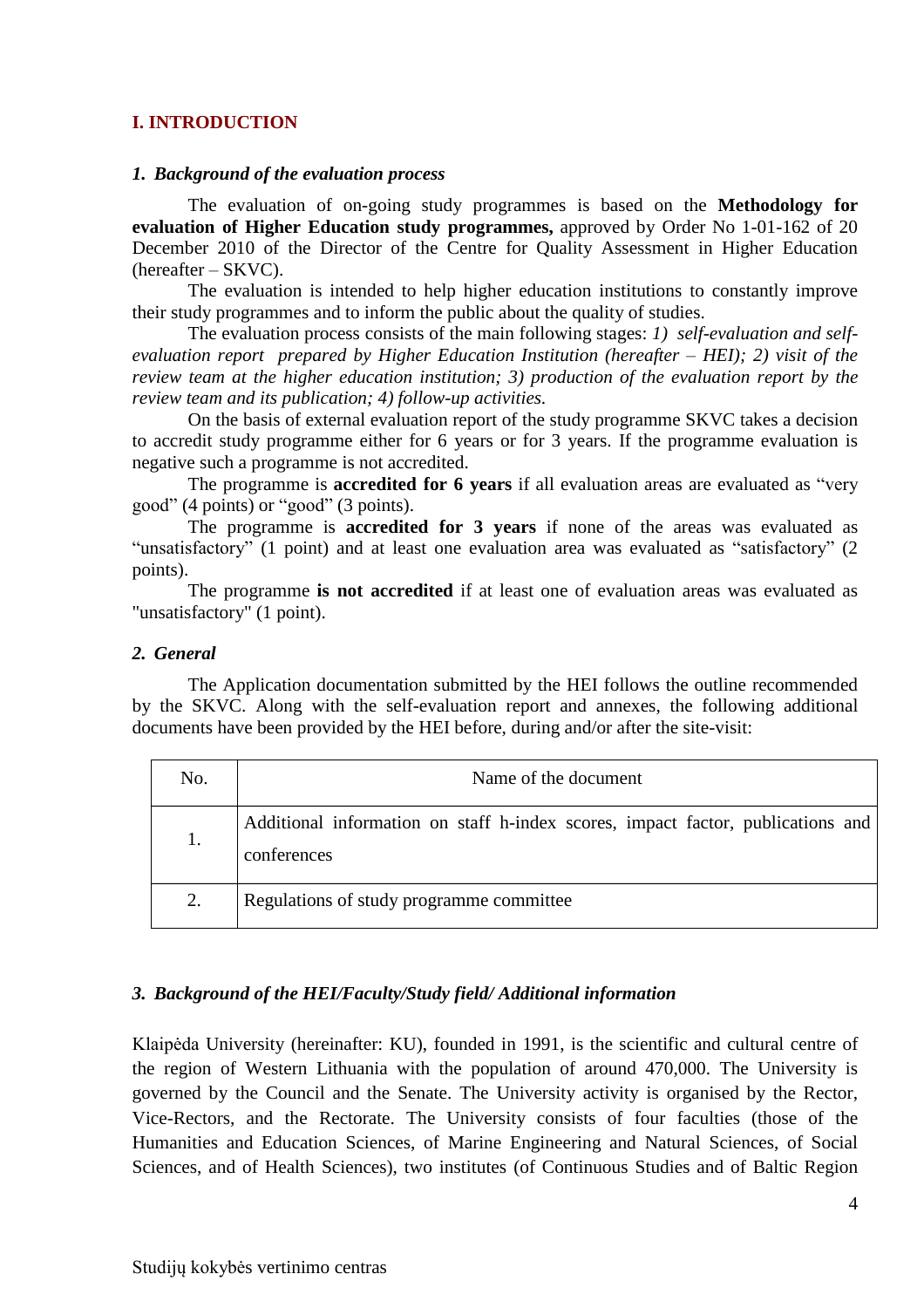History and Archaeology), and the Academy of Arts. KU has over 500 members of the academic staff and a student population of 4,500. It offers studies in all three cycles (undergraduate, graduate, and doctoral).

The *Psychology* study programme is implemented by the Department of Psychology of the Faculty of Humanities and Education Sciences (hereinafter: FHES). The Faculty is administered by the Faculty Council, the Dean, and the Vice-Deans for Studies and for Development and International Relations, and the Dean's Office. The Faculty implements study programmes in all three cycles in the area of humanities and social sciences. The structure of the FHES, the administration of its divisions, the academic and scientific competences of the academic staff, the interrelationships in the academic community and the international cooperation, and close relationships with social partners create the necessary prerequisites for the quality implementation of study programmes.

The Psychology study programme has been implemented at KU since 2001. The last international evaluation of Psychology study programme took place in 2011.

### *4. The Review Team*

The review team was completed according *Description of experts' recruitment*, approved by order No. 1-01-151 of Acting Director of the Centre for Quality Assessment in Higher Education. The Review Visit to HEI was conducted by the team on *9 th November, 2017.*

- **1. Prof. John Clibbens (team leader),** *Emeritus Professor of Developmental Psychology, Birmingham City University, United Kingdom;*
- *2.* **Dr. Kevin Lalor,** *Head of Department of Social Sciences, Dublin Institute of Technology, Ireland;*
- **3. Dr. Kalypso Iordanou,** *Assistant Professor in Psychology, University of Central Lancashire Cyprus, Cyprus;*
- **4. Ms. Natalija Norvilė,** *lecturer of Institute of Psychology, Mykolas Romeris University, Lithuania;*
- *5.* **Miss Julija Stanaitytė,** *student of Human Resource Management study programme, Kaunas University of Technology, Lithuania.*

**Evaluation coordinator – Miss Lina Malaiškaitė**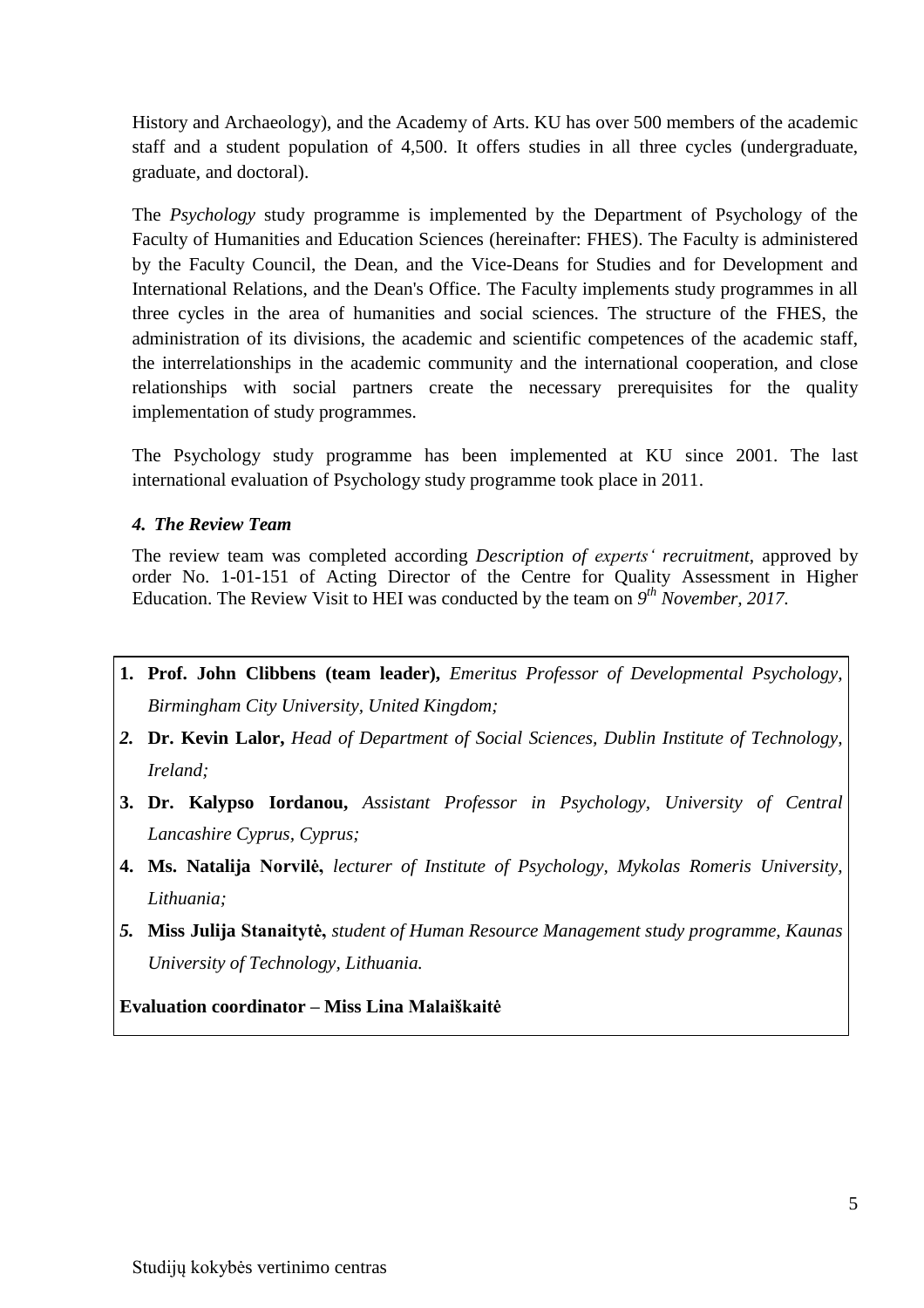## **II. PROGRAMME ANALYSIS**

#### *2.1 Programme aims and learning outcomes*

From the documents supplied to the team and the meetings it was clear that the programme objectives and learning outcomes are well-defined and publicly available. The programme aims and outcomes are listed in the SER and in annexes supplied to the visiting team. They are clearly set out and consistent with the Lithuanian national Qualifications Framework for first-cycle Psychology programs. The expert team had an opinion that they are fully consistent with wider European standards and expectations too.

The Programme aims and learning outcomes also appear to be in line with the needs of the country and the labour market. The SER sets out some of the challenges facing the country and the need for qualified Psychologists at both a national and regional level. Some of these issues include bullying in schools, problems of mental illnesses and disorders, suicide, and issues associated with an ageing population. There is a particular problem of a lack of professionally qualified psychologists in Western Lithuania, meaning that the employability prospects of graduates from the programme are good. There appear to be effective processes for ensuring the relevance of the programme and, as a first-cycle qualification; it provides an excellent basis for further study in Psychology.

The programme appears to be in accord with the mission of the university, set out in the introduction to the SER, which emphasizes the importance of working with social partners to ensure the quality and relevance of the programme. It was clear during meetings that the programme is highly valued by senior management and seen as important to the university. One area that could be improved is the limited scope for staff mobility – if this were expanded it could broaden the staff experience and feed back into improving the programme.

The programme objectives and learning outcomes, as set out in the documents provided (and listed above), are appropriate to academic and professional requirements, in that they cover the core areas of psychology as well as introducing the ways in which these can be applied by professional psychologists as well as appropriate research methods and ethical considerations. They are also appropriate to the level of study, given that this is a first cycle programme. Given the statements above, the title of the programme, learning outcomes, content and qualification can be seen to be well-tuned: the content of the programme is consistent with what would be expected of a Bachelor's degree in Psychology, providing the academic basis for further professional study.

### *2.2 Curriculum design*

The Department of Psychology is in the Faculty of Humanities and Education Sciences. It offers a four year full-time Bachelor of Psychology (240 ECTS) and a part-time programme delivered over 5.5 years. The curriculum design and learning outcomes are in accordance with the Descriptor of the Study Field of Psychology, approved by Order No V-923 of the Minister for Education and Science, 27 August 2015.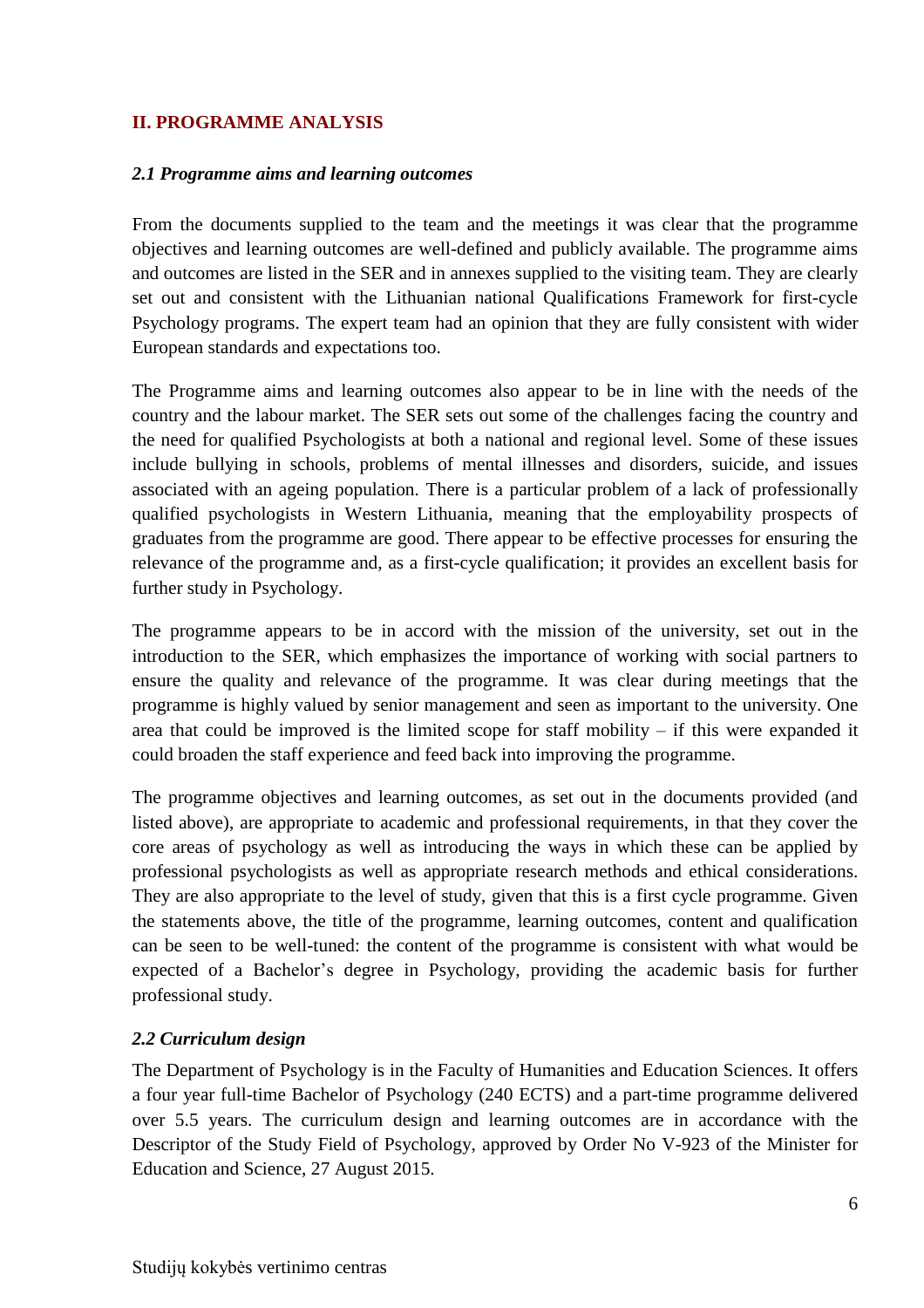The curriculum contains all the main domains of psychology, and subjects are distributed appropriately across the four years of the Programme. The students' psychological knowledge is incrementally increased, across the core fields of psychological theory, research, ethics and application to practice. Individual course learning outcomes are systematically aligned to the Programme learning Outcomes.

In addition to core psychology subjects, students complete some non-psychology subjects which they can choose from an adequate selection. This is a valuable part of the Programme and, across a four year Programme, it is appropriate that students have the opportunity to study disciplines beyond psychology. For the most part, students appreciated the value of these opportunities. In addition, students complete two practicums (in Term 3 and Term 8). Overall, the result is a welldesigned and solid curriculum that enables students to meet the Programme learning outcomes.

There is evidence of regular and systematic monitoring and review of Programme Learning Outcomes and syllabus. The course content is updated every two years and reviewed by an Attestation Committee.

In addition, the Programme Committee and The Head of Department conduct a review of Programme Learning Outcomes each year and reading lists are also renewed each year, which was evident in the Library. Indeed, a particular strength of this Programme was the contemporary resources available in the library.

The overall impression is of a well-designed curriculum, which is kept under close and careful review by faculty and management to ensure it is contemporary and aligned to the programme learning outcomes.

# *2.3 Teaching staff*

Klaipėda University staff teaching at the psychology BA programme consists of 25 staff members, including 13 PhDs in Social Sciences (Psychology), 1 PhD holder in Physical Sciences, and 11 who have no research degree but possess sufficient practical, academic, and project work experience. Out of 25 programme teachers, 13 works full-time and 7 part-time, 4 teachers belong to other Departments of KU, and 1 is a visiting professor. The staff-student ratio is 1:12 which is appropriate. Regarding the qualifications of the staff, only 56%, 14 out of the 25 staff members, hold PhD degrees. The percentage of staff members who hold PhD degrees is quite small and does not comply with the requirements of the Lithuanian legislation.

The distribution by age groups is as follows: 25-30 years (2 members); 30-45 years (7 members); 46-60 years (9 members); and over 61 years (7 members). The department has quite a low turnover rate. In the last 5 years only one full-time young teacher, specialised in clinical psychology, has joined the teaching staff, while 3 other teachers were employed part-time. The low turnover, in combination with the fact that almost one third (28%) of the staff is over the age of 61, suggests that in the following years there will be a need for new appointments. The staff also underlined the need to hire young staff members. Still, the qualifications and age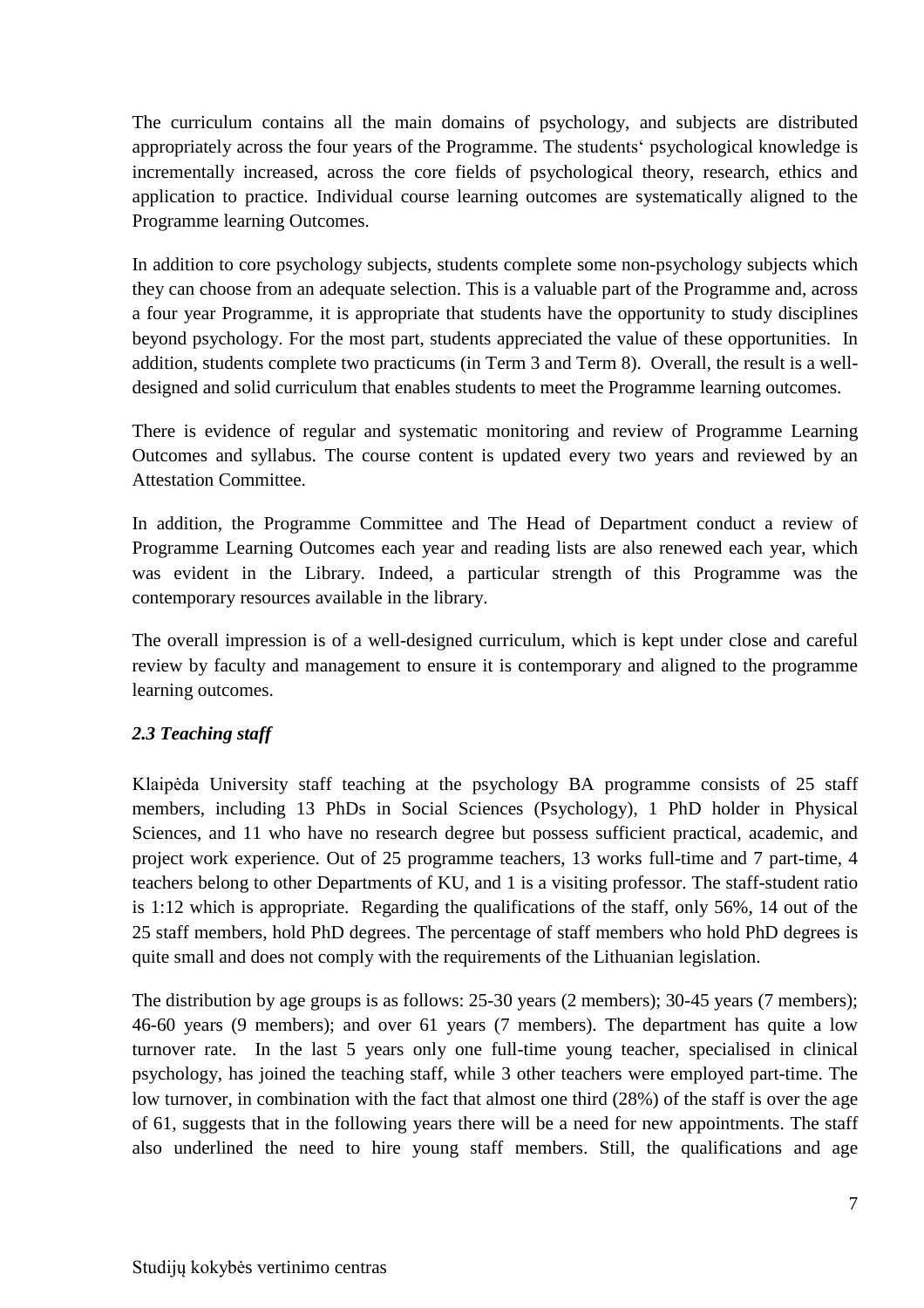composition of teachers are adequate to ensure the learning outcomes of the program are met by students.

During the meetings with senior management, the evaluation team and staff members, all were open, and very honest in describing the financial problems they are facing which affect the staff's opportunities for professional development. For example, the senior management team informed us that the only source for funding staff's professional development is Lithuania's Research Council. The university itself does not allocate any funds for supporting the professional development of staff members. Furthermore, they explained that staff members are given the right to apply for funding through the Lithuania's Research Council every five years, in activities such as ERASMUS programme or attending conferences. However, the last time when staff member applied for professional development was 10 years ago.

During the meeting with the teaching staff, staff was asked about the support they need to increase their research productivity and they suggested that more funds should be given for supporting them to attend conferences and publishing. They acknowledged it is an issue for them because of the current economic situation of both the university and the country. The university's financial problems has also affected their ability to get sabbaticals, because there aren't enough teachers to replace those who are on sabbatical.

The amount of international exchange is low - during the last 5 years only 4 staff members participated in an international exchange programme. There were a number of visitors in the programme, but the alumni reported that they didn't have the opportunity to attend guest lectures from visiting professors, although they would like to have this opportunity. The KU staff members' participation in international scholarly exchange should be strengthened.

Most of the staff members are participating in research projects and publish their work. However, the majority of the staff's research output is in local journals. As they have underlined, more opportunities for professional development and for sabbaticals would help the staff members to publish more papers, especially in international journals.

The expert team applauds the University's efforts in increasing the number of staff with PhD qualification. We are glad to hear that another faculty member has successfully defended her PhD after our evaluation meeting. However, please note that expert decision was based on the evidence we had available at the time of the evaluation. Actions that took place after the evaluation meeting, fall out of the scope of the present evaluation and will be taken under consideration by the next one.

# *2.4 Facilities and learning resources*

Since 2016, the Psychology undergraduate study programme has been implemented in the Faculty of Humanities and Education Sciences of KU (S. Nėries 5). Currently, the Faculty has 23 well-equipped classrooms with 770 workplaces. Lectures for large groups are given in three classrooms: 208 (100 seats), 204 (130 seats), and 220 (72 seats). Other classrooms can seat 20 to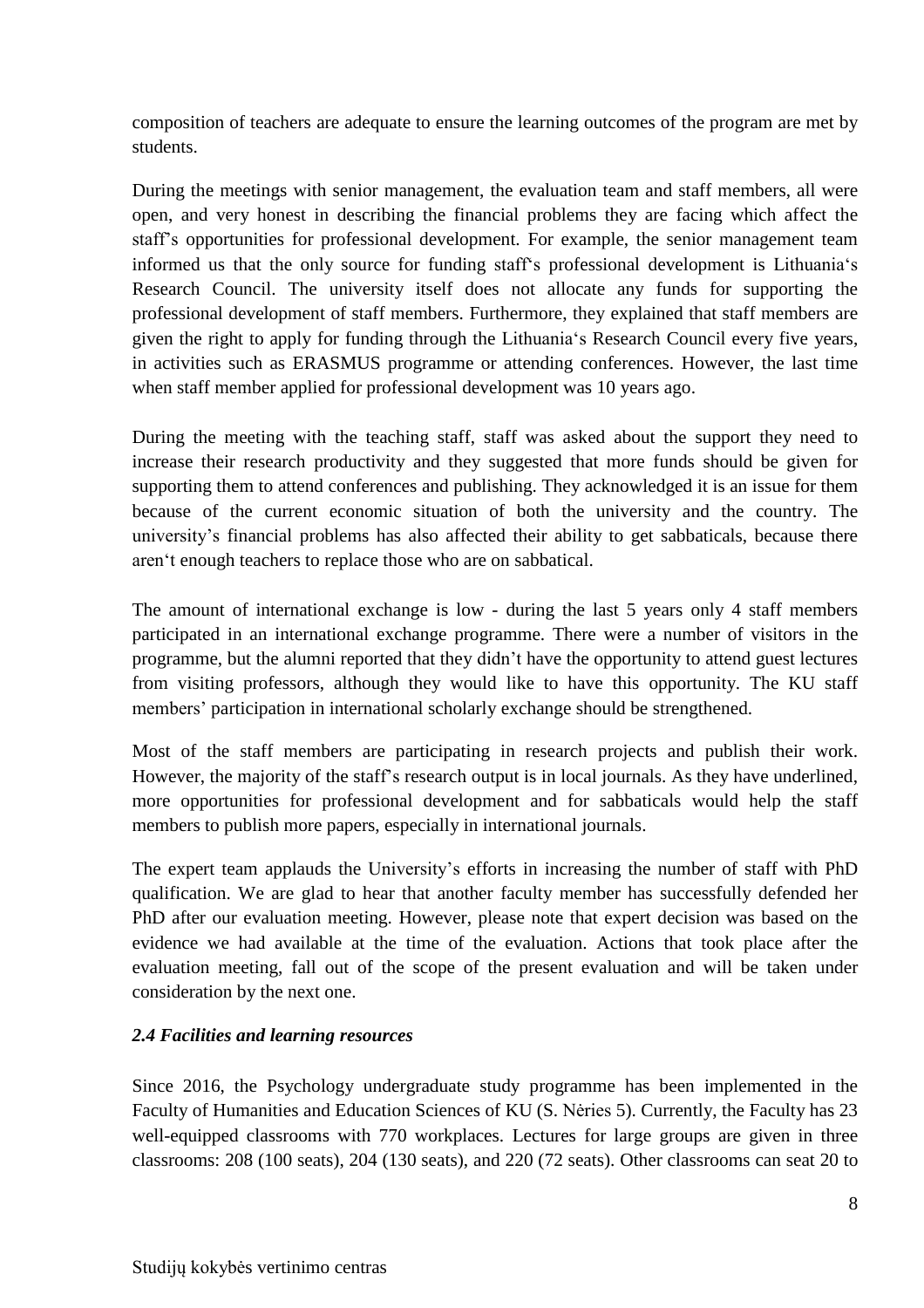30 students. The main lectures and classes take place in Classrooms 237, 238, 240, and 241, that were overhauled and had new equipment installed in 2013. The building is not fully adjusted for the disabled people in wheelchairs, e.g. some rooms on the higher floors are not accessible.

Lab of Psychophysiology (Room 238) is used for classes on psychophysiological measurement. In the Lab of Psychological Counselling (Rooms 240-241), practical classes of psychological counselling are given. In the Methodological Lab of the Department of Psychology (Room 236), scientific and methodological literature and methodologies of psychological assessment are stored and lent to students. The expert team would suggest purchasing more methodologies (e.g. various test batteries) that could be used for learning process as well as for writing Bachelor thesis or for the internship.

In the Faculty premises, students and teachers can use a Wi-Fi connection. 11 classrooms are equipped with stationary multimedia, 4 classrooms (112, 114, 204, and 213) have interactive boards (Promethean ActivBoard with Internet access). In two computer labs, Room 205 (14 seats) and 304 (8 seats), students can use the SPSS 22.0 and AMOS 22.0 software whose licenses are annually reviewed. During the visit the Department of Psychology held 1 SPSS license (there were 35 licenses in the University in total). As SER team informed, starting from 2018 January 1 there are 11 licenses in the Department, and the expert team highly appreciates this change. The Review team encourages the senior management of the Faculty to continue purchasing additional SPSS software licenses, as the current number is comparatively low.

The Lab of Psychophysiology (Room 238) has the software installed for measurement of pulse, blood pressure, respiration, skin temperature, plethysmograms, encephalograms (EEG), electromyography (EMG), and galvanic reactions. The workplaces of the Lab are adapted for individual training tests.

The Lab of Psychological Counselling (Rooms 240/241) have single-vision glasses and stationary and mobile video equipment. The system applied for psychological counselling trainings consists of 5 rooms joined with audio and video connections: a Lab of Group Counselling, three Labs of Individual Counselling, and a Lab of Counselling Observation. In the latter, via the single-vision glass, one can directly observe the Lab of Group Counselling, while from the mobile video sources; one can observe counselling labs and simultaneously make audio-visual recordings of individual and group counselling labs.

The Department of Psychology has a system NOLDUS (The Observer Mobile, The Pocket Observer) with the software The Observer Video-Pro 5.0. By means of it, one can record the actions of the investigated in video records and automatically perform the statistical analysis of repetitive elements of a respective action/motion.

For the introductory practice of the Psychology undergraduate study programme, agreements were signed with 6 institutions: Klaipėda City Pedagogical-Psychological Service, PEI Klaipėda Mental Health Centre, Personnel Selection and Training Company UAB Akrisida, Klaipėda Smeltė Progymnasium, Emotional Support Service Jaunimo linija [Youth Line], and Klaipėda Social and Psychological Assistance Centre Pagalbos moterims linija [Assistance to Women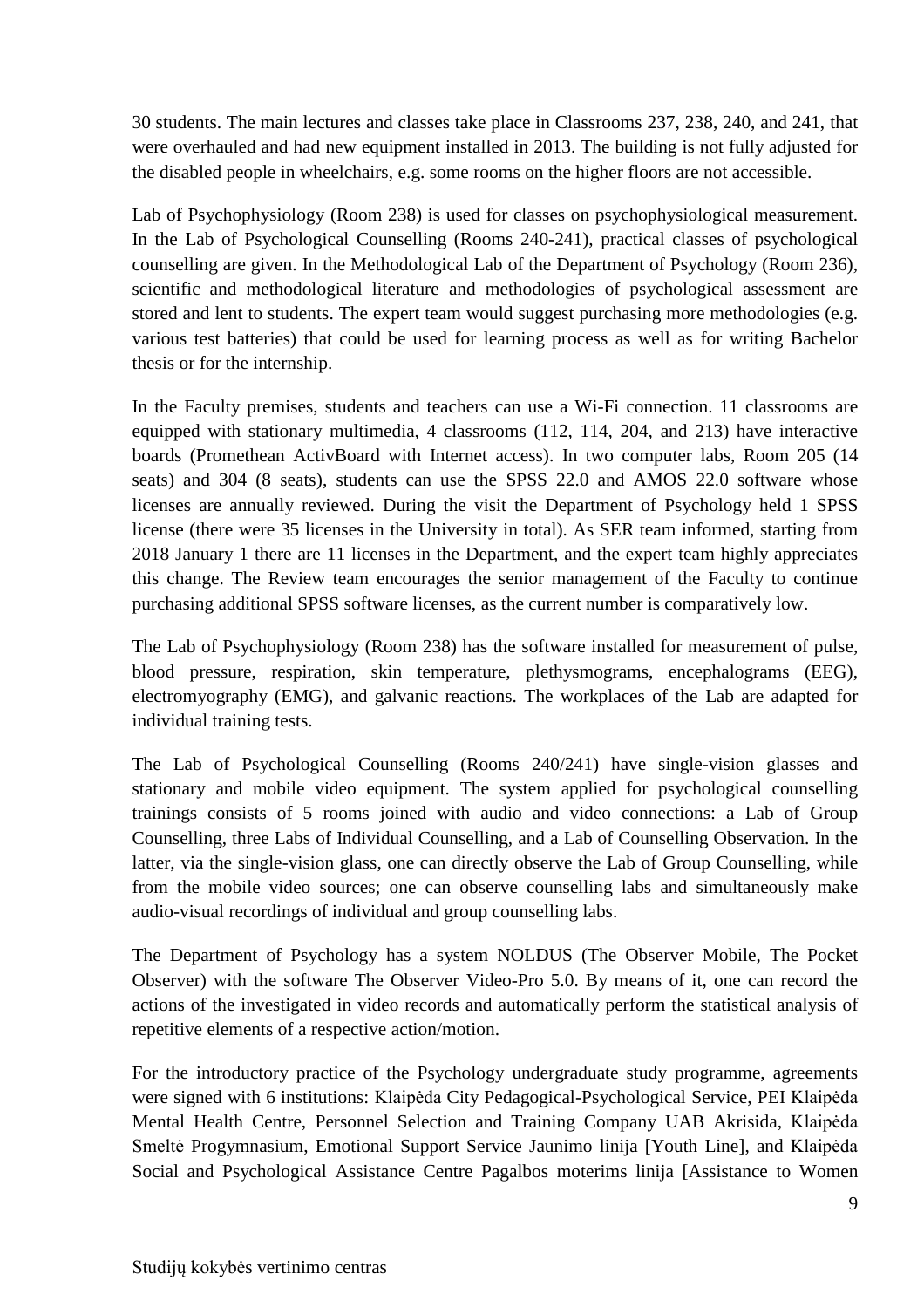Line]. For the training practice, agreements were signed with 18 schools of the city of Klaipėda and 7 schools of the district of Klaipėda. Each of those institutions employs qualified psychologists complying with the requirements for practice mentors. Students are also encouraged to volunteer in various institutions (e.g. Probation Service, helplines etc.). The university mentioned that students are introduced to educational, clinical and organizational psychology areas during the introductory practice, however that was not confirmed by students or alumni during the visit - they mentioned only educational psychology.

The Library of the Faculty of Humanities and Education Sciences is the most modern one at Klaipėda University. The University provides access for several databases in psychology: Academic Search Complete, PsycARTICLES, ERIC, Education Research Complete, Education, Medline, SocINDEX with Full-Text, ScienceDirect, SpringerLink, Taylor & Francis, Sage Journals Online, Wiley Online Library. All the databases are accessible not only from the computers in the University network, but also from home. The opportunity is provided by a connection through the remote access server EzProxy. Students, teachers and researchers can use bibliographic information management tool Refworks that helps to collect information, to cite, and to draw lists of literature by different citation styles.

As mentioned in SER, the KU Library funds provide more than 450 000 copies of scientific and methodological literature. On average, the Library gets about  $\sim$ 10,000 copies of new publications per year. The main textbooks are in Lithuanian, Russian and English. As students noted the number of textbooks for mandatory reading is enough and the main literature can be found easily.

To ensure access to studies for students with special needs, in the KU Central Library and its subdivisions, specialized equipment has been installed (such software as EasyConverter and WintalkerVoice, AWS 14 for Windows, Super Nova Magnifier etc.), designed for students with movement disorders, the blind, visually impaired, those with dyslexia, and others.

# *2.5 Study process and students' performance assessment*

Admission requirements are well – founded, consistent and transparent. Entrance process is organized by national institution LAMA BPO. Even though students can enter the programme with a score lower than 2, number of admitted students in 2016 is rather small. Just 10 students, including just 1 state-funded, were accepted to the programme. Even though programme managers have some plans for attracting more students, these entrance numbers should be one of the key areas to be concerned about.

Organisation of the study process ensures proper implementation of the programme and achievement of the intended learning outcomes. At the beginning of the first year there is a meeting with students where they get all information they need. For each course teachers present the purpose, learning outcomes, assessment strategy. Teachers usually provide information by email or it is provided on Moodle. During the visit, students highlighted that each year they have meetings with teachers where they could give feedback to teachers about their course. In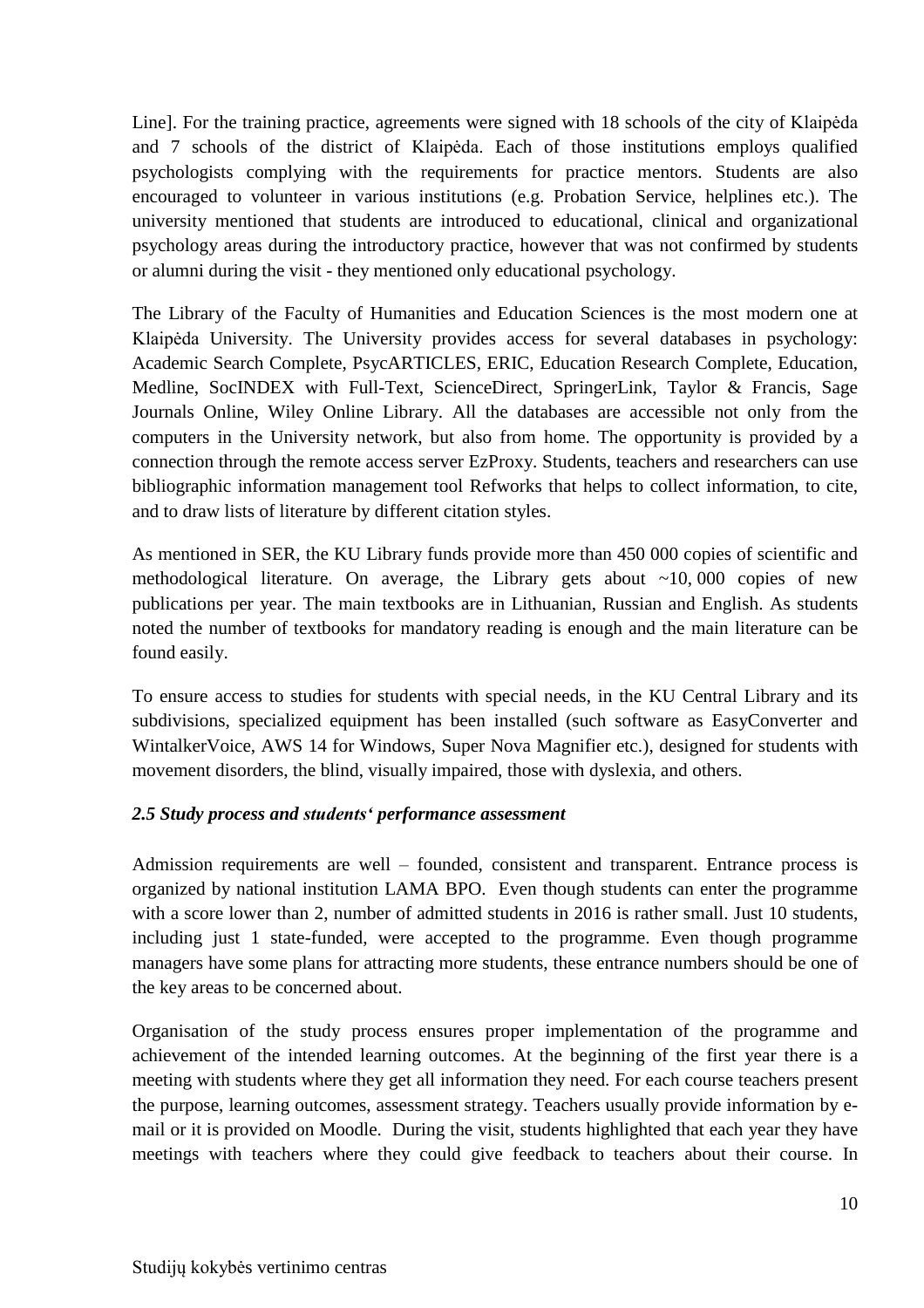addition, students are very positive about the information they get from teachers, managers and administrators.

Students are encouraged to take part in scientific, artistic or applied science activities. Teachers involve students to do research together. Students mentioned that teachers suggest that they become involved in research and help with the projects teachers make. On the other hand, according to the SER (p. 28), and during meeting with students, it was clear that the number of students who are involved in scientific activities is rather small, so programme managers should develop a strategy to involve and encourage students to do more research work.

Students are provided conditions to take part in mobility programs. Unfortunately, students are not tending to use opportunities to go abroad for studies or internships very actively. According to the SER (p. 27), in 2015- 2016 just 3 students went abroad for studies. Students and administration highlighted that the main reason for not using mobility opportunities usually is fear of losing state- funding places, jobs. A positive aspect about mobility is that the programme receives more international students, so there is a chance to internationalize the programme more to be attractive for foreigners.

The university provides appropriate academic and social support for students. All information is provided on the University webpage, by e-mails, during courses or meetings with teachers or administration. Students can consult with teachers during their consultation hours. If there is a need for financial support, loans or dormitories, the University is ready to help by providing scholarships, loans and other help for students. It is positive that students are supported during their final project preparation process by other teachers even if they are not supervisors. For instance, students mentioned that they could consult about statistics with different teachers and it is really helpful.

The system of assessing student achievements is clear, publicly available on the faculty webpage and course descriptors. Evaluation process is usually based on final exam, group or individual projects, participation in class, mid- term exam etc. Students highlighted that they know all dates of exams and they can change it if the workload in that time is too big. Furthermore, students could ask a feedback from teachers, but alumni of the programme mentioned, that usually teachers are not actively providing feedback. In addition, it would be positive process for students to be given the feedback after every bigger task they did and programme managers should take to consideration how to implement feedback culture more active to the programme.

Professional activities of the majority of graduates correspond to the expectations of programme managers and employers. Employers noticed that the need of these graduates is very big in the region. One of social partners highlighted that psychologists are very needed in smaller cities and villages. It is very positive that students are encouraged by employers and teachers to be involved in volunteering. Nevertheless, it was mentioned that students could volunteer more and use free time to gain more experience, because bachelor studies are very general. During the studies, graduates gain very important competencies like analytical skills, tolerance, critical thinking, problem solving and etc. It could be recommended to extend to area of internships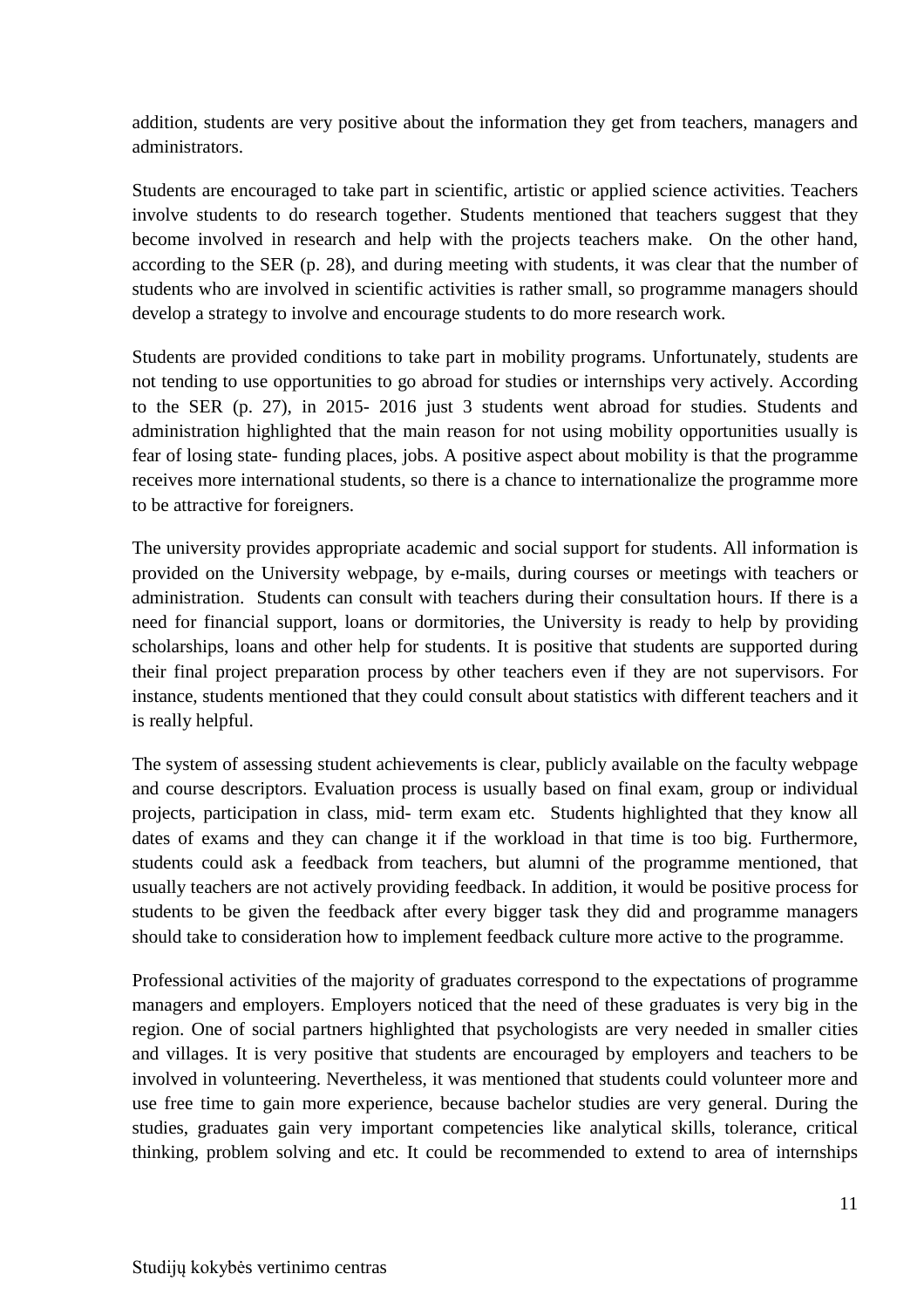more for example more examples in HR area, clinical psychology and etc., because now it is more focused on schools.

The programme corresponds to the state economic, social and cultural and future development needs, because majority of social partners emphasized the need of psychologist in the region. For example, it was mentioned that there are 12 vacancies for psychologist, but just 5 was filled. Psychologists are needed in schools, public institutions, non – governmental organization s and etc.

A fair learning environment is ensured for all students. Students have equal opportunities to retake the exam, make complaints and appeals, get feedback from teachers, information, social and academic support. All students are encouraged to be academically honest ensuring a fair academic environment for everyone.

Students are provided opportunities to make official complaints and lodge appeals. There is special Administration and Students' Dispute Settlement Commission which examines, for example, students' complaints about the final thesis, final marks etc.

## *2.6 Programme management*

Responsibility for programme management at University, Faculty and Departmental level is set out quite clearly in the SER, and the expert team was able to discuss this in various meetings during the visit.

The role of Head of Department appears to be a key one, with the Head being a member of the Faculty Council and the Study programme Committee. The responsibilities of the Head and other teaching staff are clearly set out in the SER, but it was felt that more use could be made of the programme committee to support the Head: at present the impression given is that the onus falls very much on the Head of Department, more shared management responsibility could make the system more robust.

Quality assurance processes are set out in the SER document, and governed by the university Quality Guide (2014). As stated in the SER, data on student performance and progression are collected and analysed regularly. Feedback is collected from students and staff and discussed at Study programme Committee meetings to which staff, students and external stakeholders are invited. Social partners, who take students on placement, are involved in annual meetings with the university and are able to make their views on the appropriateness of the curriculum known. They are consulted about changes to the curriculum (as they confirmed in their meeting with the visiting team). One possibility to consider for the future would be to invite social partners to become members of the study committee, as is done in some other universities.

There is also an annual meeting attended by 30-40 alumni and employers (many of whom take students on placement). At this meeting external partners are invited to comment on the quality of the programme, the appropriateness of the content and its relevance for the competences acquired by graduates. It was clear from the meeting with students that they felt staff to be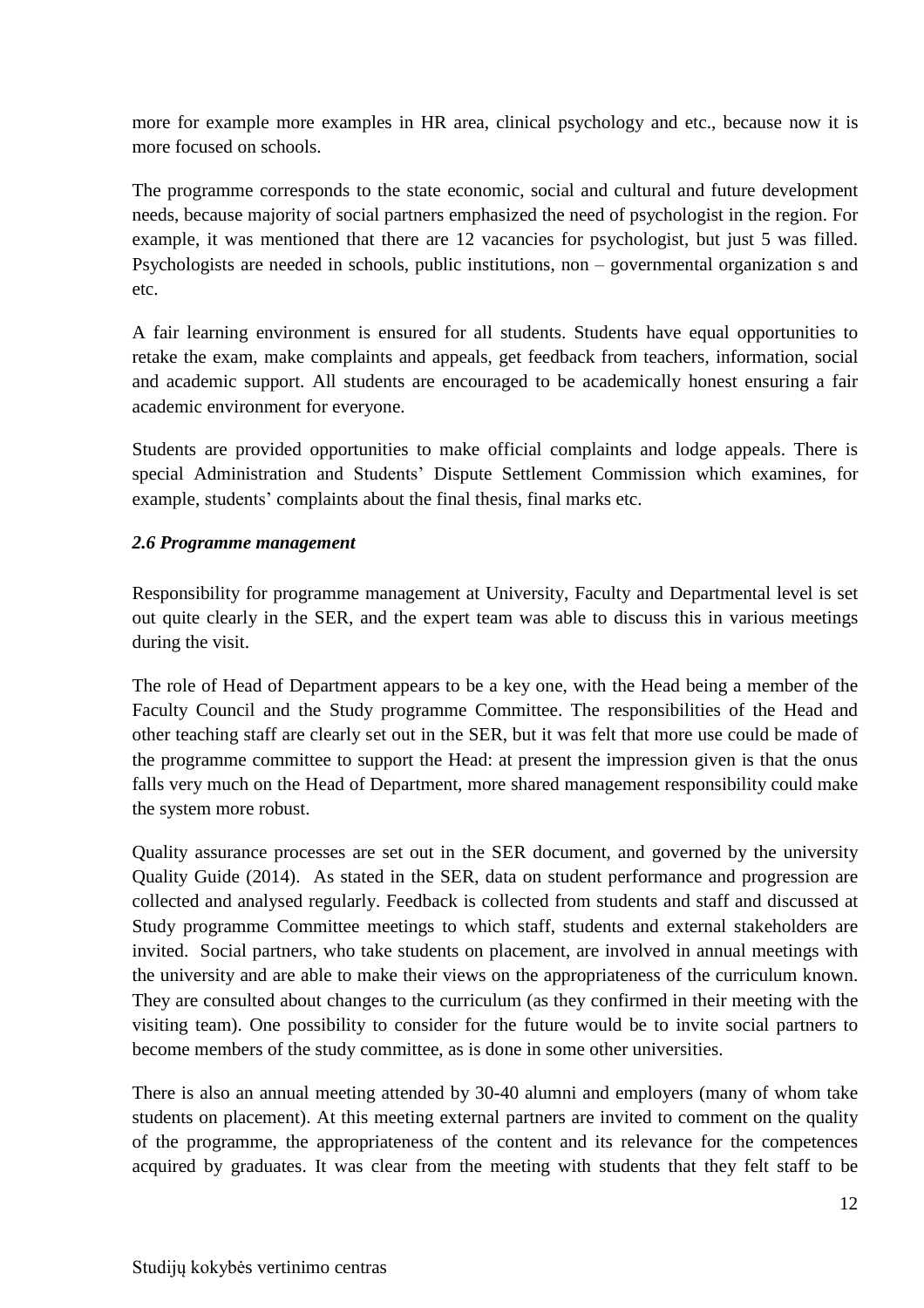friendly and receptive, and that they could talk to them about the problems they face. Social partners also made it clear, in the meeting with the expert team, that they are always consulted about changes made to the programme.

On the basis of the comments above, the quality assurance process appears to be effective. The various sources of feedback mentioned above, including surveys of academic staff and students and meetings with external partners, feed into programme development. Recommendations from the previous review have been addressed. Some have been directly addressed, such as the replacement of the term "abilities" in course outline templates with "intended learning outcomes". A recommendation to establish a single programme committee covering both undergraduate and graduate programmes was not implemented, due to an expansion in the number of programmes. Some recommendations remain as challenges for the future, including working to increase student mobility, to increase staff publication in international journals and to continue to expand physical facilities and resources to support the programme.

Results of evaluations are made publicly available in a number of places, including the university and faculty websites. As noted in the SER, the aims and the intended learning outcomes of the programme are made public in the AIKOS system [\(www.aikos.smm.lt\)](http://www.aikos.smm.lt/) and on the KU website [\(http://www.ku.lt/studijos/studiju-programos/\)](http://www.ku.lt/studijos/studiju-programos/). There is also a Department of Psychology Facebook page, which give information about various events, including Study Fairs and Open days.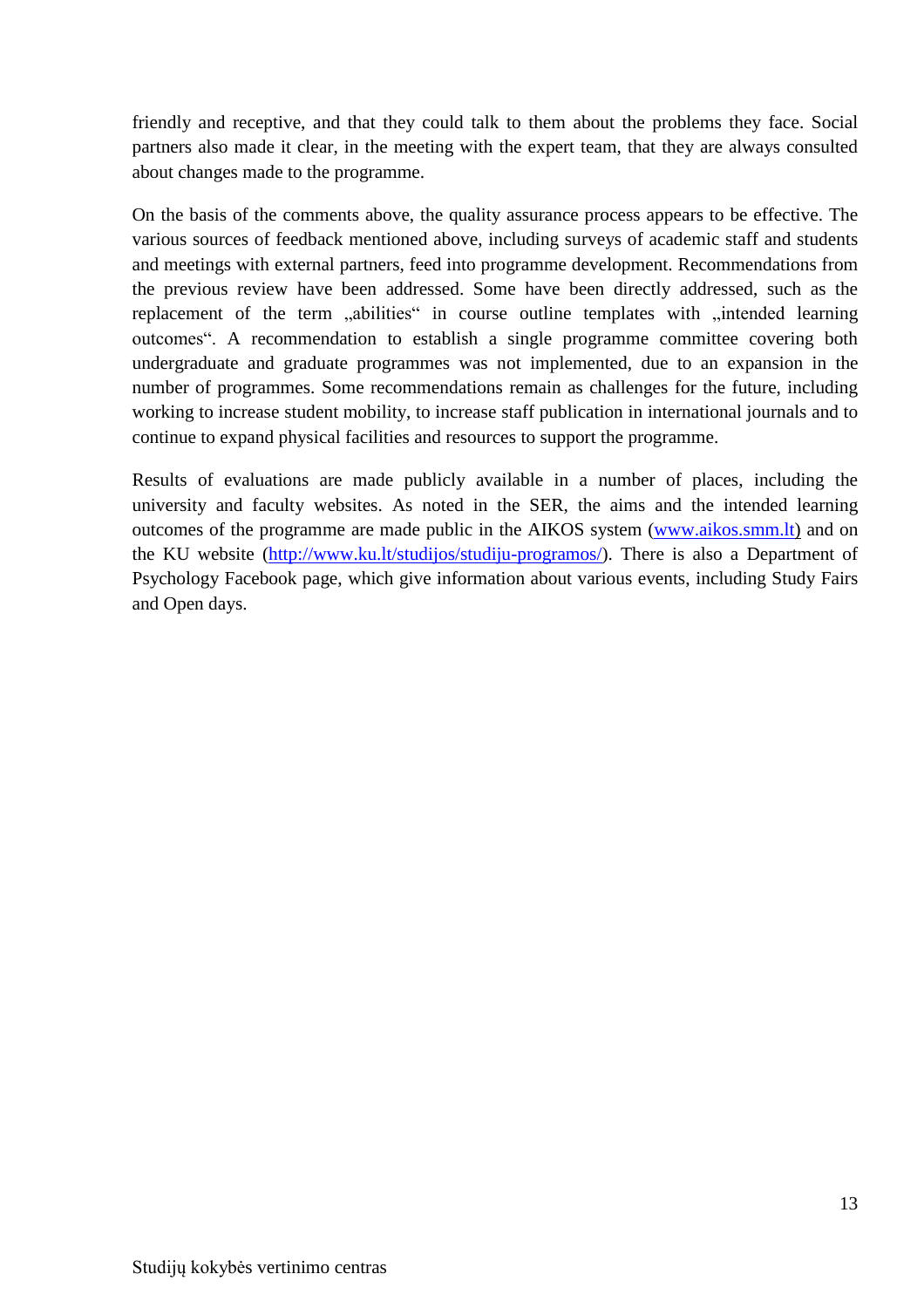### **III. RECOMMENDATIONS\***

1. In order to meet the legal requirements at least one of the staff members who currently doesn't hold a PhD needs to get a PhD or the University should hire more staff members who hold PhD degrees.

2. The University needs to offer more opportunities for professional development for the academic staff in order to support them to conduct research and publish their work at the international level. Low levels of staff mobility, including attendance at conferences / seminars should be addressed by creating a dedicated fund, to which staff could apply for travel costs.

3. The expert team would suggest purchasing more methodologies (e.g. various test batteries) that could be used for learning process as well as for writing Bachelor thesis or for the internship.

4. It is recommended to prepare a clear strategy to attract more students to the programme, because the current low entrance numbers is a concern.

5. It is recommended to extend the fields where students can take practicums, from the present rather limited focus. For instance, students are not introduced to other areas of psychological services, e.g. organizational psychology. The programme management is encouraged to seek contacts with new social partners in this field.

6. Programme committee should support head of department more. It was felt during the meetings that more use could be made of the programme committee to support the Head: more shared management responsibility could make the system more robust.

7. Consider inviting social partners to be part of study programme committee. Now they are involved in annual meetings with the university and are able to make their views on the appropriateness of the curriculum known, however, they aren't part of the programme committee and aren't much included in making the decisions.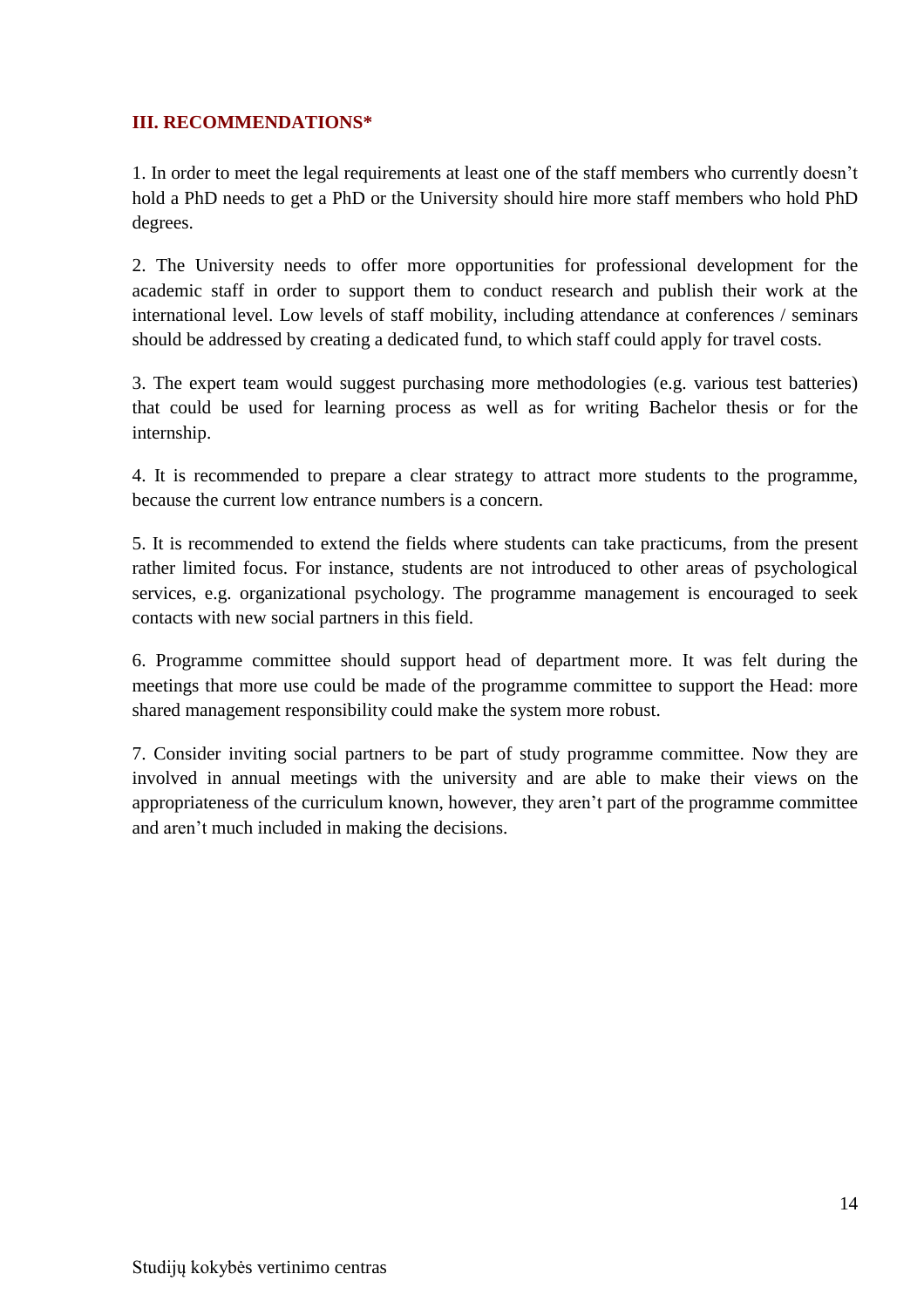### **IV. SUMMARY**

Programme aims and learning outcomes are well-defined and publicly available. They are also geared to the needs of the country and the labour market. They are clearly set out and consistent with the Lithuanian national Qualifications Framework for first-cycle Psychology programs. Also they are appropriate to the level of study, given that this is a first cycle programme.

In summary, the curriculum contains all the main domains of psychological theory, research, ethics and application to practice. In addition to core psychology subjects, there is an adequate selection of non-psychology subjects. Furthermore, students complete two practicums. The overall impression is of a well-designed curriculum, which is kept under close and careful review by faculty and management to ensure it is contemporary and aligned to the programme learning outcomes.

Regarding the teaching staff, at least one of the staff members who do not currently hold a PhD needs to get a PhD or the University should hire more staff members who hold PhD degrees in order to meet the legal requirements. Moreover, the University needs to offer more opportunities for professional development for the academics in order to support them to conduct research and publish their work at the international level.

Students of the programme are encouraged to volunteer in various institutions (e.g. Probation Service, helplines etc.) and that is a strength of this program.

It is positive that students are involved and have opportunities to make changes to the study programme by giving feedback for teachers and managers. It would be positive for students to get feedback after every assignment. There is scope to develop a feedback culture more actively to the programme.

Quality assurance processes are well-established and there are good relationship with social partners. Feedback is collected from students and staff and discussed at Study programme Committee meetings to which staff, students and external stakeholders are invited. Social partners are involved in annual meetings with the university. They are consulted about changes to the curriculum, however university should consider for the future inviting social partners to become members of the study committee.